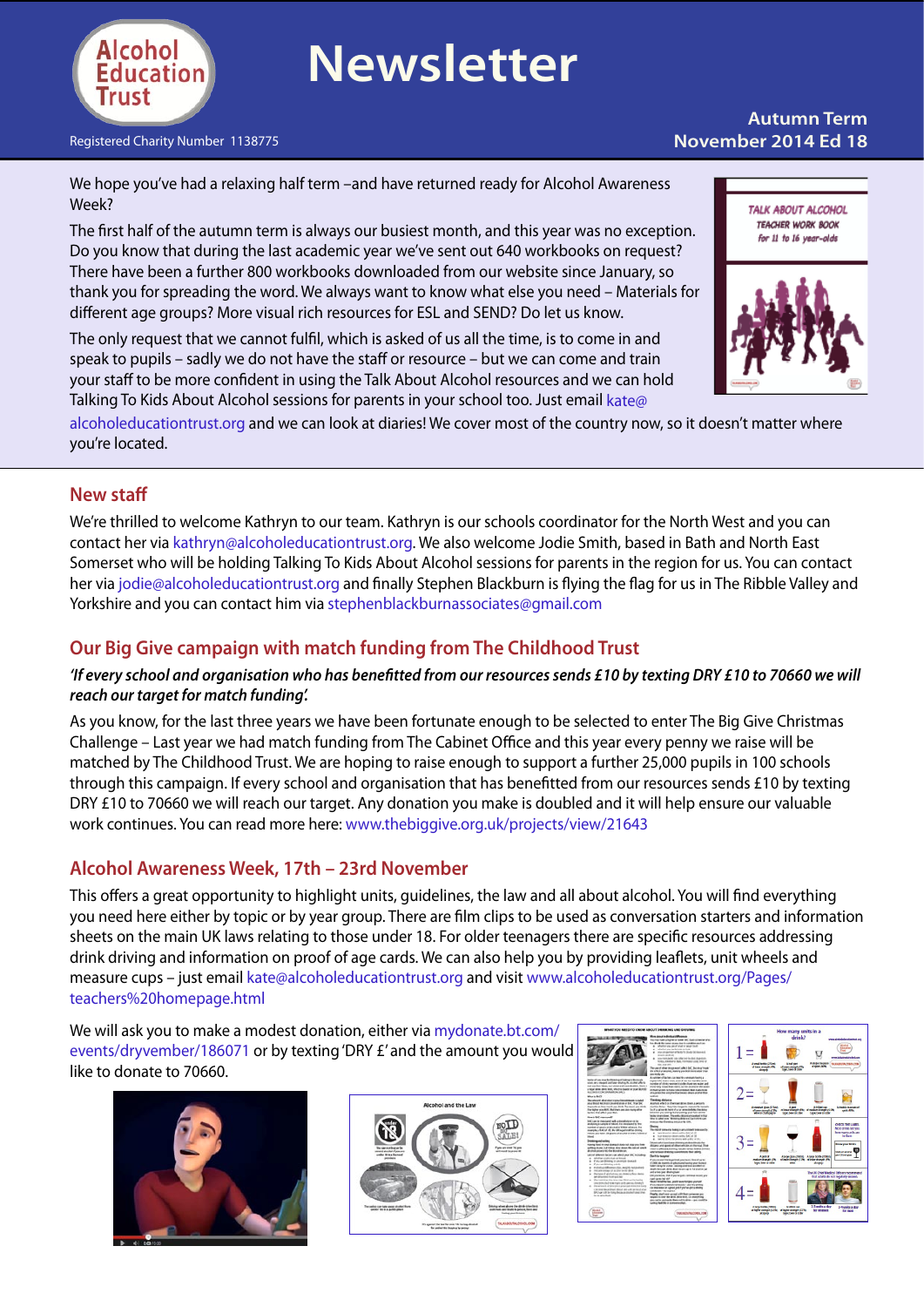# **AET evaluation findings presented at The European Society for Prevention Research meeting**



In October Sarah Lynch, principal author of the NFER evaluation of the Alcohol Education Trust Talk About Alcohol programme, presented the findings at The European Society for Prevention Research meeting in October. Although at present, due to the generosity of charitable grants, we are able to support schools with our teacher workbook free of charge, the cost of supporting a school for a year with resources and email/newsletter/web support varies from just £45 to £117, making the programme excellent value.

We are thrilled to say that the conference followed the publication of the Talk About Alcohol evaluation findings in the International Journal of Health Promotion and Education special edition in September on children and young people.

You can read the full paper here: [www.tandfonline.com/doi/full/10.1080/14635240.2014.915759](http://www.tandfonline.com/doi/full/10.1080/14635240.2014.915759)

#### **New SEND guidance for schools**

The SEND reforms introduced by the Children and Families Act (2014) focus on two key themes: greater cooperation between education, health and social care and a greater focus on the outcomes which will make a real difference to how a child or young person lives their life. The reforms implement a holistic approach to supporting children and young people with SEND in all aspects of their life. A series of guides/materials are available as follows:

[www.gov.uk/government/publications/send-guide-for-schools-and-alternative-provision-settings](https://www.gov.uk/government/publications/send-guide-for-schools-and-alternative-provision-settings )

# **Children's online behaviour: issues of risk and trust**

Although this isn't strictly around alcohol, we found this report really useful. It presents the findings of research with children and young people aged 8 to 17 that examined whether children understand the issues and risks around their own personal data and wider activity online and what, if any, strategies they should employ to manage these issues and risks. The report also investigated how children decide which external information sources to trust online, and what authentication approaches they use. It showed that children and young people were very worried about cyberbullying and knew what it was.

[stakeholders.ofcom.org.uk/binaries/research/research-publications/childrens/report.pdf](http://stakeholders.ofcom.org.uk/binaries/research/research-publications/childrens/report.pdf)

# **The link between pupil health and wellbeing and attainment**

A briefing for head teachers, school governors and staff in education settings on the link between pupil health and wellbeing and attainment is now available on the gov.uk website. The briefing provides a broad succinct scope of the scientific evidence highlighting the link between health and well being and educational attainment. It underlines the value for schools of promoting health and well being as an integral part of a school effectiveness strategy and highlights the important contribution of a whole school approach.

Eustace de Sousa, National lead, Children, Young People and Families said that promoting the health and wellbeing in schools"has the potential to improve the health and well being of the students themselves and improve their education outcomes".

[www.gov.uk/government/publications/the-link-between-pupil-health-and-wellbeing-and](https://www.gov.uk/government/publications/the-link-between-pupil-health-and-wellbeing-and-attainment)[attainment](https://www.gov.uk/government/publications/the-link-between-pupil-health-and-wellbeing-and-attainment)

#### **Partnership working in action…**



More parents are set to benefit from our support thanks to partnership working. Working alongside the national Community Alcohol Partnership's (CAP) initiative, we are part of the action plan Safer Hartlepool. Stemming from this action plan, Sandra has delivered a 'Train the Trainer'type session to the whole of the team of Family Support Workers (within Hartlepool Borough Council).



By the end of the session, the team had an increased knowledge and understanding of alcohol and its related issues. The latest HSCIC research data facilitated an interesting discussion around adult perception of underage drinking and this in turn led on to a debate about values and attitudes in relation to alcohol.